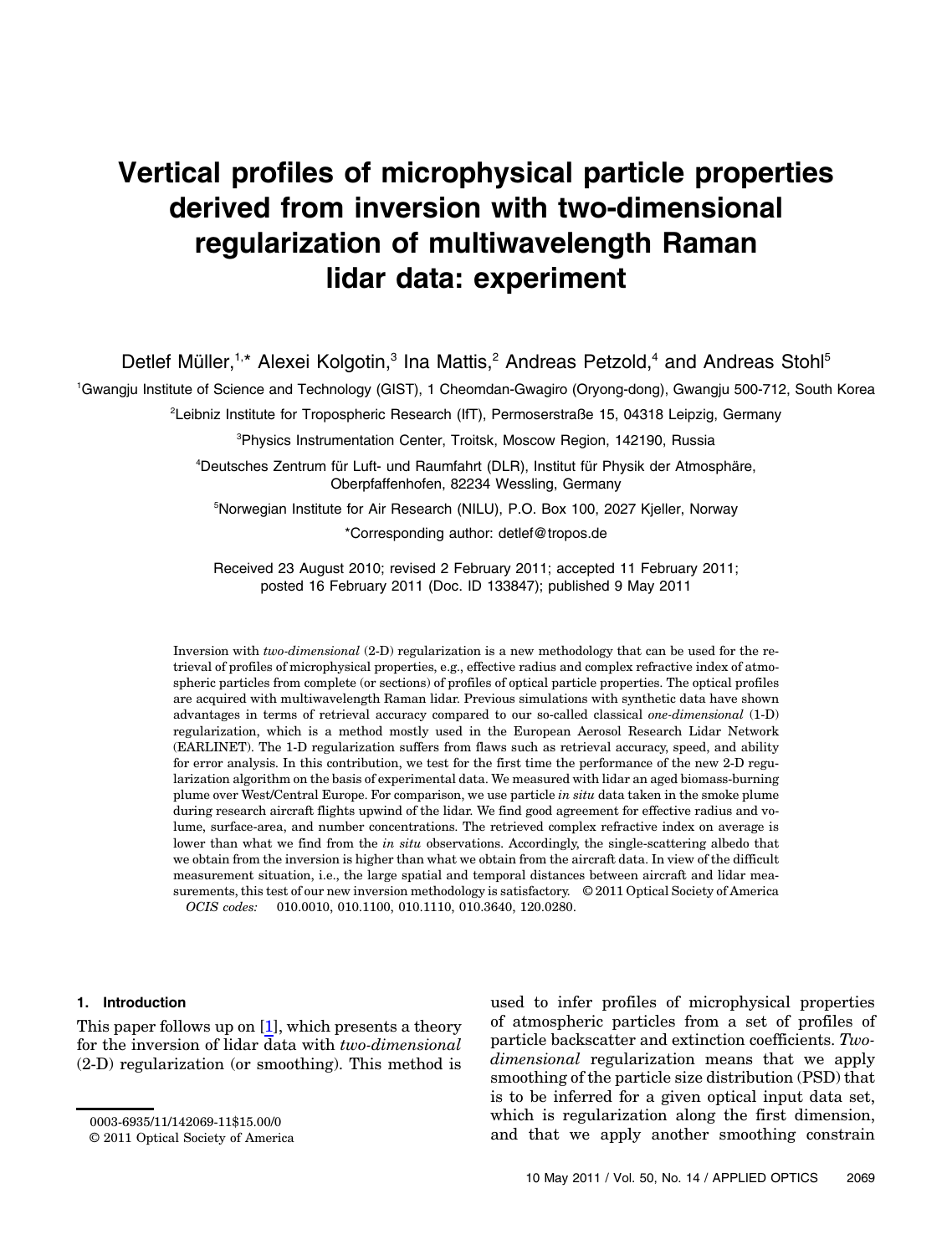along the vertical dimension, which is regularization along the second dimension.

The optical data are collected with multiwavelength aerosol Raman lidar. This instrument type has evolved in the past 15 years into a reliable technology for quantifying microphysical parameters of particulate pollution, e.g., effective radius and singlescattering albedo. First inversion results derived with the *classical* methodology of inversion with regularization are presented by  $[2-5]$  $[2-5]$  $[2-5]$  $[2-5]$  $[2-5]$ . Since then, the methodology has been continuously improved [[6](#page-9-3)–[11](#page-9-4)].

Many more multiwavelength Raman lidars have been developed in recent years. Most of the new lidar stations are operated by the European Aerosol Research Lidar Network (EARLINET) [[12](#page-9-5)[,13](#page-9-6)]. Some stations exist outside Europe, e.g., in South Korea [\[14](#page-10-0),[15](#page-10-1)]. In the near future, the first airborne multiwavelength lidar will become operational [[16\]](#page-10-2). There are plans for space-borne multiwavelength aerosol lidars; see [[17](#page-10-3)] and [http://dsm.gsfc.nasa.gov/ace/index](http://dsm.gsfc.nasa.gov/ace/index.html) [.html.](http://dsm.gsfc.nasa.gov/ace/index.html) The enormous amount of data that will come from such instrument platforms calls for unsupervised and near-real-time processing of optical data into microphysical data products. This strong demand for improved inversion methodologies is the motivation for developing the method that we denote as inversion with 2-D regularization (or smoothing).

In contrast to the classical one-dimensional (1-D) regularization method, the 2-D method is intrinsically designed for inferring profiles of microphysical particle properties by inverting either complete or sections of profiles of optical data (combination of backscatter and extinction coefficients). The classical inversion method requires time-consuming data preprocessing, in which an operator has to identify the height sections that are most suitable for data inversion. This methodology, furthermore, requires timeconsuming postprocessing of the solution space. The classical regularization methodology thus needs a specialist who is familiar with the concept of ill-posed inverse problems [[18](#page-10-4),[19\]](#page-10-5) and who possesses strong background knowledge in atmospheric aerosol physics to extract a reasonable physical solution space from the mathematical solution space that is found in the first step of data analysis.

The 2-D regularization technique reduces this time-consuming data processing considerably. Simulation studies carried out so far show that this methodology outperforms the inversion with classical regularization for the case of effective radius and number, surface-area, and volume concentrations; see Fig. 8 in [[1](#page-9-0)]. We do not see any significant improvements regarding the retrieval accuracy of the complex refractive index; see Fig. 8 in [[1](#page-9-0)]. However, we also have to state that both methodologies tend to overestimate parameters of the PSD, i.e., effective radius and number, surface-area, and volume concentrations. This overestimation may be caused by an inappropriate use of constraints as, for instance, the nonnegativity of PSDs, smoothness of the inferred PSDs, and the way we perform error estimation of the inversion results [[3](#page-9-7),[4](#page-9-8)]. Alternative approaches of using constraints in the inversion of optical data may be found in [\[7](#page-9-9)[,8,](#page-9-10)[20\]](#page-10-6).

In addition to sensitivity studies that are intended to further improve our inversion technology, we need to validate/test our algorithm with experimental data. We need microphysical particle parameters measured with independent methods, which makes such comparison studies quite laborious in terms of work effort and experimental costs.

Raman signals are comparably weak. The inversion of multiwavelength Raman lidar data is therefore restricted to data acquired during nighttime measurements. Lidar data are affected by the socalled overlap effect  $[21]$  $[21]$ , which means that, depending on instrument type, we cannot use data in the lowest few hundred meters above the instrument.

Airborne in situ measurements in the vicinity of the lidar station thus are the best way of collecting the necessary high-quality validation data. The aircraft should also carry a (one-wavelength) lidar that permits observing the horizontal and vertical layering of the investigated pollution plumes near the multiwavelength lidar ground station. We need to keep in mind that we have to average the optical signals of the ground-based measurements. In dependence of the laser power and the intensity of the Raman return signals, this may mean that data averaging times can be up to <sup>1</sup>–<sup>2</sup> h. In view of such long data averaging times a lidar aboard the aircraft provides valuable information regarding optical and geometrical properties of the aerosol plume in a wider area around the ground-based system. These very high demands have so far resulted in collection of only two validation/comparison data sets since 1998 [[22\]](#page-10-8).

We present in this contribution one new case study. This measurement describes an aged biomassburning aerosol plume. We collected data by aircraft [\[23](#page-10-9)] in the same aerosol plume, but a few hundred kilometers upwind of our lidar station. As the measurements by lidar and aircraft were not collocated, the optical and microphysical properties of the pollution layer could have changed during the time of observation by aircraft and by the lidar, regardless of the fact that the transport path of the plume was from west to east over Europe.

However, as will be shown later, the two portions of the plume originated from the same source region in Canada. We assume that the intensive optical and microphysical particle properties did not vary significantly in this plume. Furthermore, the pollution plume was already well aged (several days of transport time) [[23\]](#page-10-9) when it arrived in the area where the airborne measurements (in West Europe) were carried out. We assume that the intensive particle properties, i.e., particle effective radius, complex refractive index, and single-scattering albedo, did not change significantly along the comparably short path from the area of the airborne measurements to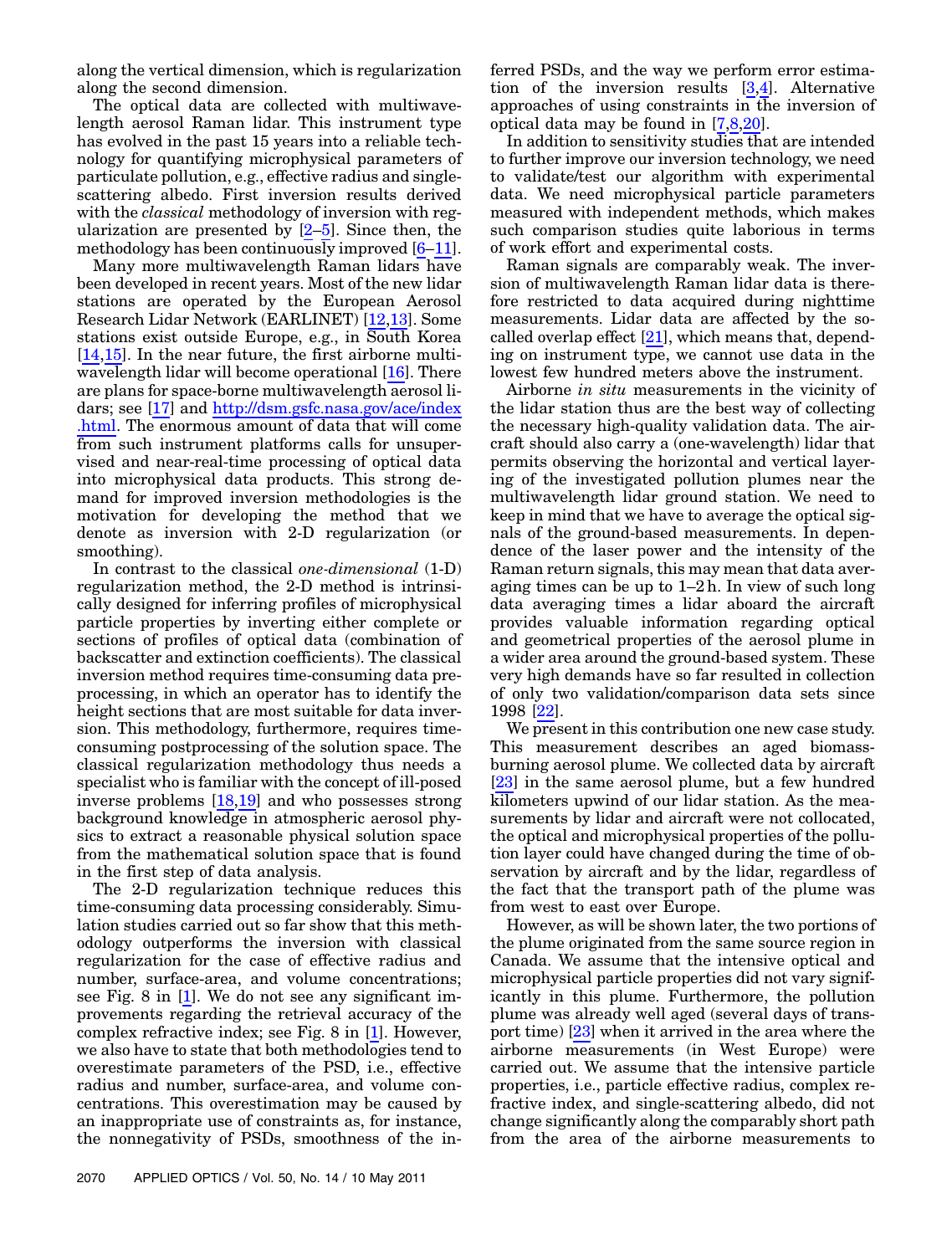the lidar station in Germany. However, we cannot exclude that the particle extensive properties, i.e., number, surface-area, and volume concentrations, changed during this transport. Despite these tradeoffs, we believe that a comparison between lidar and aircraft data is worthwhile and that it can show us to some extent the performance capabilities of the new methodology.

In Section [2,](#page-2-0) we briefly describe the methodology. The case study is described in Section [3](#page-2-1). In Section [4](#page-6-0), we present the comparison to the data that we obtained from the airborne measurements. We close our contribution with a summary in Section [5.](#page-8-0)

## <span id="page-2-0"></span>2. Methodology

#### A. Multiwavelength Lidar

The optical data were collected with Multiwavelength Atmospheric Raman lidar for Temperature, Humidity, and Aerosol profiling (MARTHA) [\[24](#page-10-10)]. The multiwavelength lidar is installed in the main building of the Leibniz Institute for Tropospheric Research in Leipzig (51:3 °N, 12:4 °E), Germany. The lidar is used for observations in the framework of EARLINET [\[12](#page-9-5)].

The instrument emits laser pulses at 355, 532, and 1064 nm. From the elastically backscattered signals, and signals inelastically (Raman) scattered from nitrogen and water-vapor molecules, we determine particle volume backscatter coefficients at 355, 532, and 1064 nm, and particle volume extinction coefficients at 355 and 532 nm [\[9,](#page-9-11)[25\]](#page-10-11). Particle extinctionto-backscatter (lidar) ratios at 355 and 532 nm, and extinction-related (wavelength pair  $355/532$  nm) and backscatter-related (wavelength pair  $355/532$  nm and  $532/1064 \text{ nm}$ ) Angström exponents follow automatically. The relative error (1 standard deviation) of the volume backscatter coefficients in the free troposphere ranges from 5% to 15%. The relative errors of the extinction values are between 15% and 20%. The absolute error of the extinction coefficients is sphere ranges from 5% to 15%. The relative<br>the extinction values are between 15% and<br>absolute error of the extinction coeffi<br>1.5−4 Mm<sup>-1</sup> (Mm<sup>-1</sup> = 10<sup>6</sup> m); see also [\[26](#page-10-12)].

The profile of relative humidity was computed from a radiosonde launch. The sonde was launched approximately 40 km to the northwest of Leipzig.

### B. Inversion with Two-Dimensional Regularization

The methodology is explained in detail in [[1](#page-9-0)]. Complete sections of profiles of backscatter and extinction coefficients are used as input to the algorithm. We solve the ill-posed inverse problem for the profiles of particle effective radius, profiles of number, surface-area, and volume concentrations, and profiles of the complex refractive index. From these profiles, we calculate profiles of the single-scattering albedo with a Mie-scattering algorithm [\[27](#page-10-13)].

Our experimental data are affected by the overlap effect [\[21](#page-10-7)], which does not permit us to use profile information below approximately 1000 m height. Our inversion method tends to smooth gradients in the profiles, i.e., values of particle microphysical parameters may be lower/larger than the true values in height sections where the underlying optical data undergo strong changes within a few height bins [[1](#page-9-0)]. Strong gradients in the optical profiles may thus cause significant errors in the retrieved parameters. A method that allows us to quantify the strength of the gradient above which retrieval errors increase significantly is left for future development work.

#### C. Identification of the Origin of Aerosol Plumes

We used the transport model FLEXPART [[28,](#page-10-14)[29\]](#page-10-15) to identify the source region of the plume that was observed over Leipzig and encountered by the aircraft. FLEXPART simulates the long-range transport, dry and wet deposition, and dispersion of air pollutants released from point, line, or volume sources. FLEXPART treats advection, convection, and turbulent diffusion of linear tracers by calculating the trajectories of a multitude of particles that are transported both by the resolved winds and by parameterized subgrid motions [\[29](#page-10-15),[30\]](#page-10-16). For this study, FLEXPART was driven both by global model-level data from the European Centre for Medium-Range Weather Forecasts with a temporal resolution of 3h, a horizontal resolution of  $1^\circ \times 1^\circ$ , and 60 vertical levels, and with data from the National Centers for Environmental Prediction Global Forecast System. FLEXPART was used here in backward mode to identify the sources of sampled air masses. The primary output of the backward simulations is an emission sensitivity identifying the areas where emissions could have affected the sampled air mass. Also important for this study are derived maps of biomassburning source contributions for a carbon monoxide tracer.

#### <span id="page-2-1"></span>3. Aged Forest-Fire Smoke from North America

Figure [1](#page-3-0) shows a contour plot of the forest-fire smoke plume and the particle backscatter coefficient at 532 nm. The smoke plume extends to approximately 8 km height above sea level. We see traces of the plume at least up to 9 km height. The top of the planetary boundary layer is at around 2:5 km height. Relative humidity drops from around 90% to 15% at 3 km height above sea level.

We carried out FLEXPART simulations for various arrival heights and arrival times of the plume over the lidar site and along the aircraft flight track (see [http://www.esrl.noaa.gov/csd/ICARTT/analysis/](http://www.esrl.noaa.gov/csd/ICARTT/analysis/index.html) [index.html\)](http://www.esrl.noaa.gov/csd/ICARTT/analysis/index.html). Figure [1](#page-3-0) shows an example of the results for the layer arriving <sup>4</sup>–<sup>5</sup> km above Leipzig. The column-integrated emission sensitivity shows the pathway of the air mass from boreal North America to Europe. By folding the emission sensitivity map for the lowest model level (not shown) with fire emissions of carbon monoxide estimated by using satellite fire hot-spot data, we derived a source contribution map. This map shows that the smoke plume originated from fires that burned in Alaska and Northwestern Canada about 7–10 days before the measurement.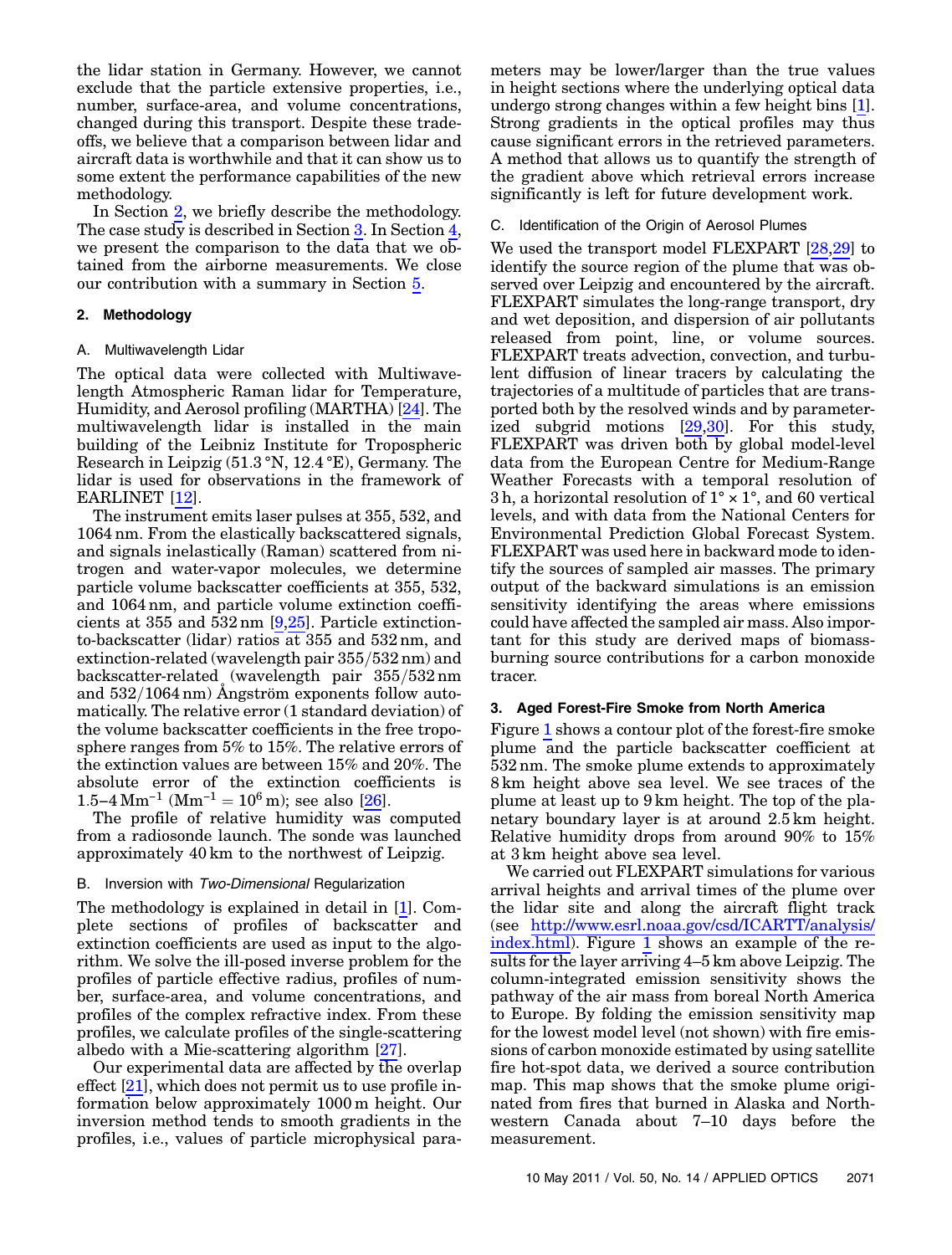<span id="page-3-0"></span>

Fig. 1. Measurement at Leipzig on 22 July 2004 from 19:47–20:53 UTC. (a) Time–height plot of the range-corrected backscatter signal at 1064 nm. (b) Particle backscatter coefficient at 532 nm (smoothing length of 60 m). Also shown is the profile of relative humidity. The profile was taken with a radiosonde launched approximately 40 km to the northwest of Leipzig. Error bars denote 1 standard deviation. (c) Results of "footprint" calculations with FLEXPART. Results are shown for the lidar observation (19:47–20:53 UTC) at Leipzig. The footprint is related to the plume at <sup>4</sup>–<sup>5</sup> km over Leipzig. The FLEXPART simulations are provided for the ICARTT campaign by A. Stohl (Norwegian Institute for Air Research, <http://www.nilu.no>).

We find that the aircraft encountered a portion of the smoke plume that was transported eastward toward the lidar site. We therefore assume that the lidar likely observed a similar part of the smoke layer that was also observed by aircraft, i.e., the source region observed by lidar and aircraft was the same. We certainly cannot expect a perfect agreement of the microphysical and optical properties that are compared in this study. This uncertainty also exists, because the aircraft did not carry a lidar aboard. Thus, we cannot compare the structure (in time and space) of, e.g., the particle backscatter coefficient, which would be a straightforward parameter for quality assurance.

In view of these uncertainties, we expect, at most, comparably good agreement for particle intensive parameters (effective radius, complex refractive index, and single-scattering albedo). In contrast, deviations between inversion and in situ measurements are likely to occur for particle extensive parameters (number, surface-area, and volume concentrations).

Figure [2](#page-5-0) shows the profiles of backscatter and extinction coefficients, extinction-to-backscatter (lidar) ratios, and extinction- and backscatter-related Ångström exponents of the smoke plume. We show the smoothed data profiles that were used for the inversion algorithm. In the case of the backscatter profiles, we also show the profiles with less smoothing,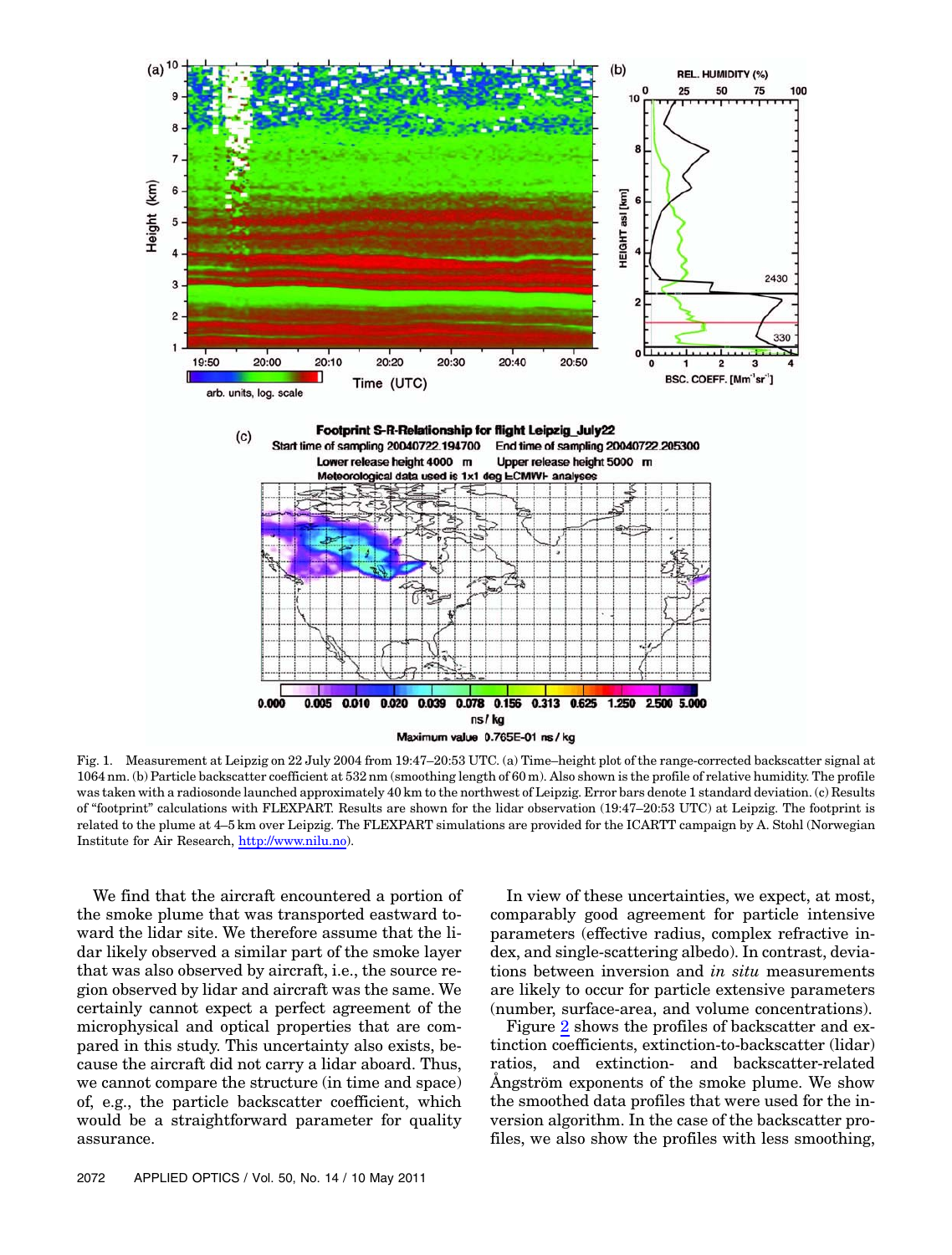which thus gives an impression of the vertically varying structure of the biomass-burning layer.

The error bars of the optical data describe the random errors of the lidar signals. The error bars also take into account typical values of the uncertainties due to backscatter calibration, assumption of the Ångström parameter, and uncertainties of the temperature and pressure profiles.

The main part of the smoke plume was in the free troposphere. The plume reached a top height of approximately 9 km above sea level (asl). A typical feature of aged smoke plumes are lidar ratios that are lower at 355 nm compared to the lidar ratios at 532 nm; see also [[26,](#page-10-12)[31](#page-10-17),[32](#page-10-18)].

The extinction-related Ångström exponent  $(355/532 \text{ nm}$  wavelength pair) varies between 0.6 and 1, indicating comparably large particles. For comparison we find values above 1 for anthropogenic pollution from North America [[33\]](#page-10-19).

The backscatter-related Ångström exponent at the wavelength pair  $532/1064$  nm varies between 0.6 and 1 in height above approximately 3 km asl. The backscatter-related Ångström exponent for the wavelength pair  $355/532$  nm shows significantly higher values of approximately 2 in the central part of the plume  $(2.5-5.5 \text{ km} \text{ as}$ ).

The profile of the linear volume (particles  $+$ molecules) depolarization value (not shown) points at particles that are nearly spheres. We find values of 3% (above 3 km height asl), which is also characteristic for aged smoke from North America [\[26](#page-10-12)]. Furthermore, we often find a comparably low relative humidity in such aged smoke plumes [\[26\]](#page-10-12). In the present case, we find values below 25% in the center of the smoke layer.

Figure [2](#page-5-0) also shows the microphysical parameters retrieved with 2-D regularization. For comparison we also show the results derived with 1-D regularization as described by [\[1\]](#page-9-0). The difference between the two methods described therein is that 2-D regularization uses a smoothing constraint along the vertical dimension, whereas the 1-D regularization does not use this smoothing constraint. That means, in each height bin of the profile, only regularization of the optical data for the respective height bin is done.

The extinction-related Ångström exponent  $(355/532)$  significantly drops at 6 km asl. This decrease may either be an artifact that results from processing of the optical data, or a real physical effect. This sudden change of the extinction-related Ångström exponent, in turn, may cause the sudden change of the microphysical parameters around 6 km height. In this sense, we cannot rule out that the microphysical parameters are affected by significantly larger errors at about 6 km height than indicated by the error bars. This result calls for further work regarding the characterization of our new methodology, particularly if there are aerosol layers with complicated structure.

Figure [2](#page-5-0) finally shows the inversion results if we use the 1-D method in the classical (or traditional)

way, as described by [[3](#page-9-7),[4](#page-9-8)]. We selected nine height layers. The height layers are indicated by the vertical error bars in Fig. [2.](#page-5-0)

In the traditional way of 1-D inversion, we do not invert complete sections of optical profiles. We rather select height layers, for which we average the optical data and from which we compute the microphysical parameters by inversion. We point out that this approach is currently used in all our data inversion, and that this technique of layer selection is one of the reasons for the time-consuming data processing. We show these results from the traditional approach as an example that illustrates the advantage of the new methodology.

If we compare the results for the microphysical parameters we see that the methods of 2-D regularization and 1-D regularization (without vertical smoothing constraint) converge to rather similar results. This result has to be expected in view of the rather smooth optical profiles. However, we see that the classical (traditional) method of our inversion methodology, which uses selected height layers, produces microphysical parameters which in part deviate significantly from the inversion methodology (1-D and 2-D) that uses the profiles. Particularly, we find larger error bars compared to the 1-D and 2-D methods. This higher uncertainty to our understanding is caused by the missing correlation information that is included in an automated manner (intrinsically) in the 1-D and 2-D approaches. In fact, we could also force the results of our traditional methodology to the results that we obtain with the 1-D regularization (without vertical smoothing constraint). In that case, we would need to undergo significant additional work load as we would need to include the correlation information by hand. Correlation information means the following: if optical data, particularly the intensive optical properties, do not change significantly between successive height bins, there is reason to believe that the underlying microphysical parameters (particularly the intensive microphysical properties) also do not change significantly between these successive height bins. This correlation information is used in our 1-D regularization (without vertical smoothing constraint) by the use of a specific averaging procedure [[1](#page-9-0)], which takes into account whole profiles or section of profiles during the postprocessing analysis.

The mean value of effective radius varies around 0.2–0.25  $\mu$ m in the center of the plume. Around <sup>1</sup>:5–<sup>2</sup> km height and around <sup>6</sup> km height, we find a comparably strong increase of particle size. The profiles of number, surface-area, and volume concentrations reach peak values at <sup>4</sup>–<sup>5</sup> km.

The increase may be caused by a relatively strong increase of relative humidity, which also shows a peak above 6 km asl (see Fig. [1](#page-3-0)). However, this new inversion methodology still is in a very exploratory status. We cannot rule out that instabilities of the inversion algorithm in the vicinity of strong gradients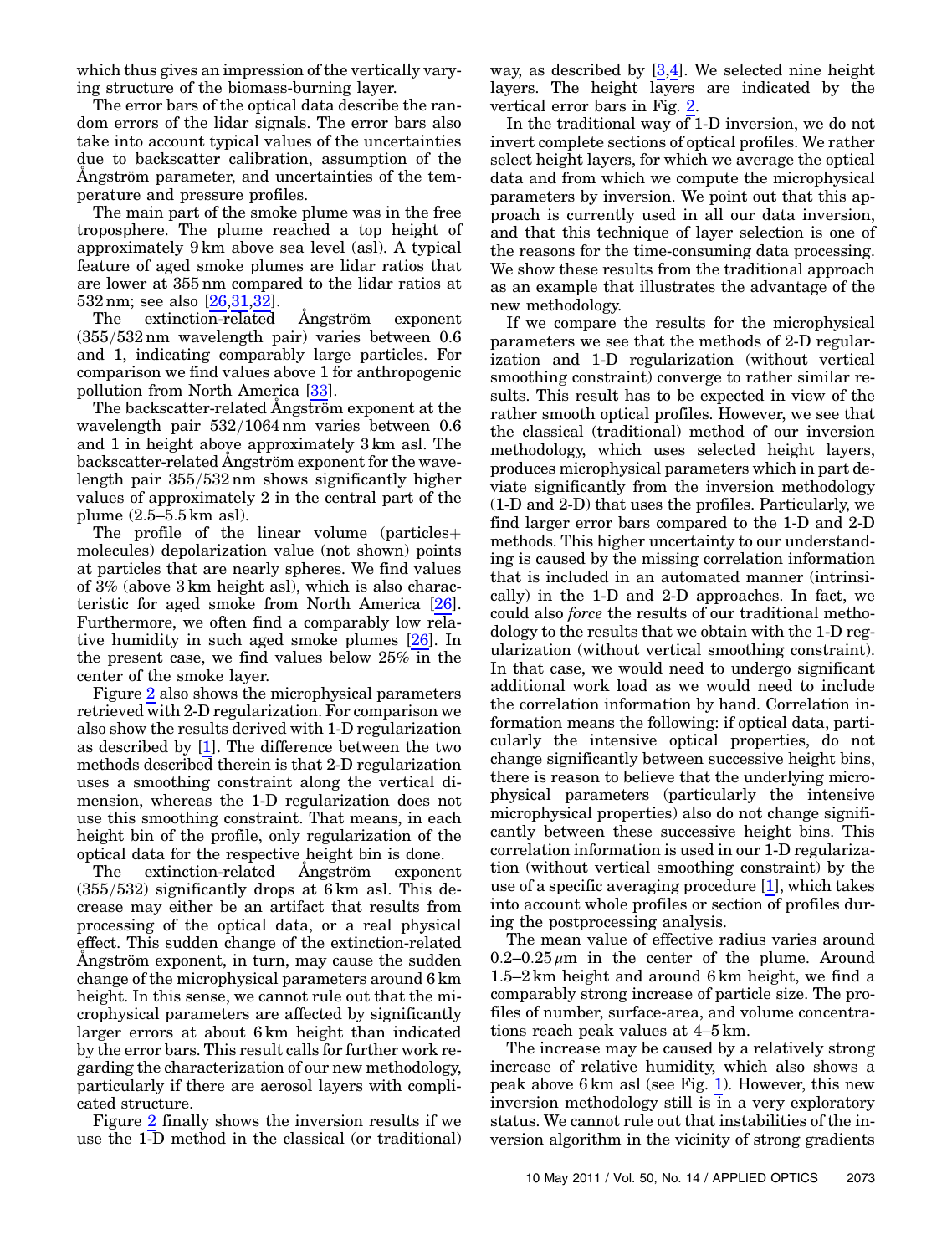<span id="page-5-0"></span>

cients [355 (dark blue and light blue), 532 (dark green and light green), and 1064 nm (red and orange)], (b) the extinction coefficients at 355 and  $532 \text{ nm}$ , (c) the lidar ratios at  $355$  and  $532 \text{ nm}$ , (d) the Ångström exponents related to the extinction coefficients (black =  $355/532 \text{ nm}$ ) wavelength pair) and the Ångström exponents related to the backscatter coefficients (blue =  $355/532$  nm; red =  $532/1064$  nm). Error bars denote 1 standard deviation. In the case of the backscatter coefficients, we show the unsmoothed profiles (vertical resolution of 60 m) and backscatter profiles (blue, light green, and red) that were smoothed with the same smoothing length like the profiles of the extinction coefficients; in that case, the vertical resolution is 300 m up to 2 km height, 660 m up to 3 km, and 1260 m above 3 km. These profiles were used for the data inversion. Results from inversion with 1-D regularization (open circles; gray bars denote 1 standard deviation) and 2-D regularization (bullets; error bars denote 1 standard deviation) present (e) effective radius, (f) number, (g) surface-area, and (h) volume concentrations, (i) the real and (j) the imaginary parts of the complex refractive, (k) single-scattering albedo at 532 nm, and (l) ratio of effective radius below  $1 \mu$ m particle radius to effective radius of total size distribution. We also show the results for nine height layers in which we applied 1-D regularization in the traditional way (stars). The vertical error bars describe the height interval across which the optical input data were averaged. Red boxes show the results from the aircraft observations for three height levels. Measurements took place over Santiago (Spain) from 11:30–16:30 UTC on 22 July 2004. Fire plumes were encountered between 3 and <sup>9</sup> km altitude. The black horizontal line at 2430 m indicates the top of the planetary boundary layer.

of the optical profiles cause an artificial increase of particle size.

The error bars in Fig. [2](#page-5-0) describe the 2-D regularization method. The gray-shaded bars describe the uncertainty derived with the 1-D methodology. We find errors of  $\lt \pm 50\%$  in the center of the particle plume. In view of the exploratory status of algorithm development, the magnitude of the uncertainty bars is acceptable. We note that the 2-D regularization methodology, on average, delivers smaller uncertainties than the 1-D methodology. The classical 1-D methodology, if used in the traditional way (layer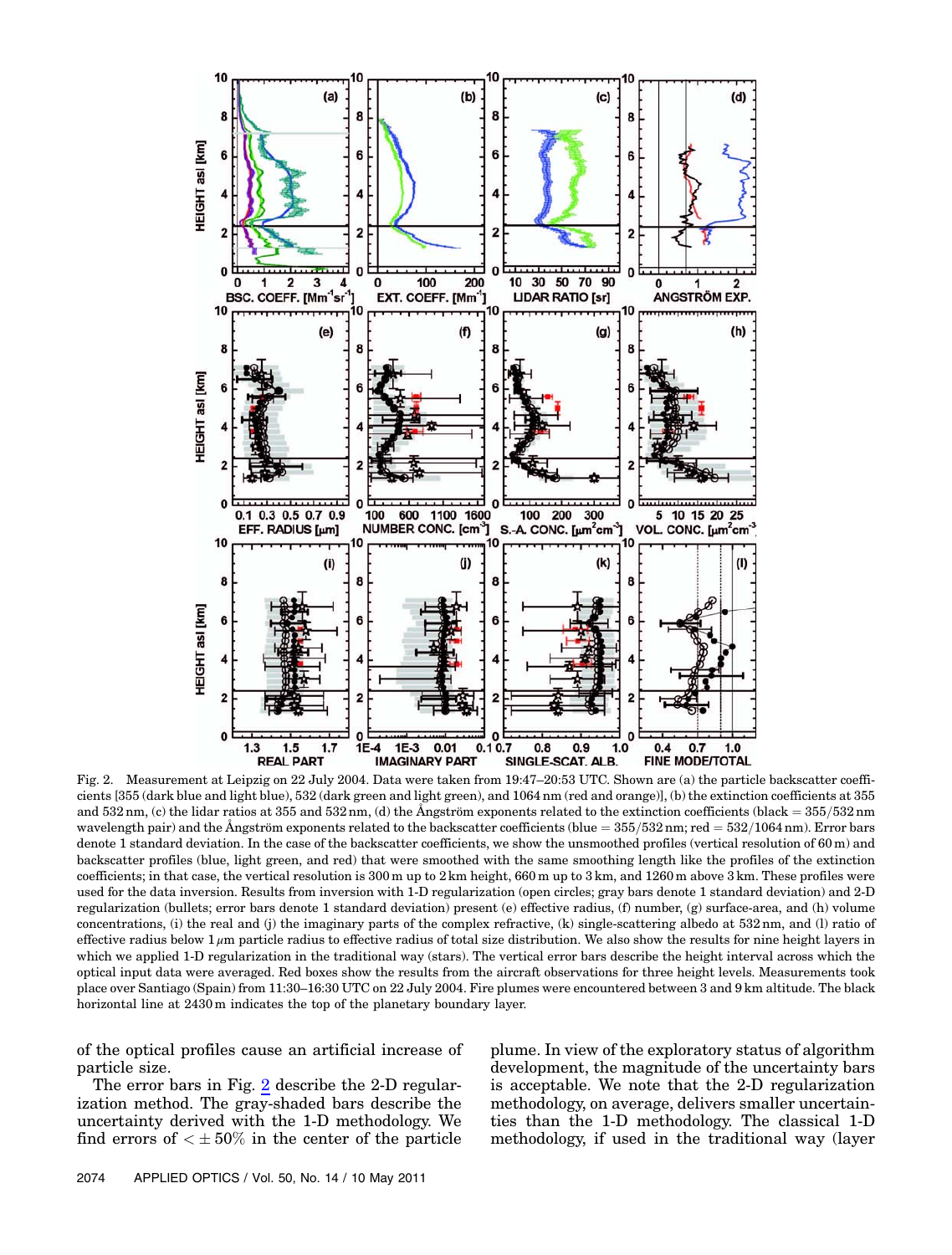selection), delivers the largest error bars for the investigated parameters.

The real part and the imaginary part of the complex refractive index vary little with height. Error bars are of the order of 5% for the real part (absolute error of 0.1) for the case of the 1-D regularization methodology. Errors are slightly lower in the case of the 2-D methodology. Uncertainties are approximately 100% for the imaginary part for both regularization methods. Again, we see that we obtain the largest uncertainties if we use the classical 1-D methodology with layer selection (traditional way).

The column-mean value of the single-scattering albedo at  $532 \text{ nm}$  is 0.94, and the mean error is  $\pm 0.05$ , which is approximately 5% relative error. A very similar mean value is found with the 2-D regularization methodology. The mean error is slightly lower compared to the 1-D methodology. As before, the largest uncertainties follow from the classical 1-D methodology with layer selection.

As pointed out in Section [1,](#page-0-0) we aim for an unsupervised data analysis. One flaw of our inversion methodology is that we certainly cannot retrieve the complete coarse mode fraction of the PSD because of the limitations of available measurement wavelengths. The maximum wavelength is 1064 nm, which restricts the retrieval to particle sizes of approximately  $3-5 \mu m$ ; see also [\[11](#page-9-4)].

In the present example of biomass-burning aerosol, we think that this upper particle size limit does not cause too much uncertainty in our retrieval. However, in cases like mineral dust, which is characterized by a significant number concentration of particles in the coarse mode fraction of the PSD, this restriction to  $3-5 \mu m$  will be a major problem.

In this sense, our methodology can be mainly used to infer the fine mode fraction of the PSD. We define the fine mode fraction as that portion of the PSD for which particle radius is less than  $1 \mu m$ ; see, for instance, [[20](#page-10-6)].

For this reason, we may use the ratio of particle effective radius in the fine mode fraction of the PSD to particle effective radius of the complete PSD (as retrieved by the inversion code) as a quality flag parameter. Figure [2,](#page-5-0) for example, shows that his ratio, on average, is larger than 0.6 throughout the profile in the case of 1-D regularization. We find values above 0.7 for the case of the 2-D regularization method.

In the ideal case of a value of 1, this ratio shows us that the retrieved PSD does not contain any particles with radius above  $1 \mu m$ , and we can be certain that we do not lose a significant part of the PSD in our unsupervised retrieval. This value of 1, however, can be reached only theoretically. In practical application, the inversion code will always deliver a certain number of particles above  $1 \mu m$  because of inversion uncertainties and measurement errors.

We point out that we still need to carry out simulation studies that show which value for this ratio is best suited as a flag parameter in the sense of an

automated data analysis. In future developments of the inversion methodology, we will use this ratio with respect to number and/or surface-area and/or volume concentration as additional flag parameters.

# <span id="page-6-0"></span>4. Comparison to Aircraft Data

The aircraft data were taken at different flight levels along the western rim of the European continent on 22 and 23 July 2004. The biomass-burning plume was advected from North America to Europe during several days, and we assume that the plume was already well aged when it arrived over Europe. For this reason, we believe that the values of the particle intensive parameters (effective radius, real and imaginary part of the complex refractive index, and single-scattering albedo) did not change significantly between the time and location of the aircraft observations and the time of the lidar observations over Leipzig.

FLEXPART simulations show that the footprints for the aircraft and the lidar observations are rather similar for the observation times and locations of the two measurement platforms. This similarity indicates that lidar and aircraft likely observed a portion of the smoke plume that originated from the same source region. However, as the measurements are not collocated, we cannot expect a perfect agreement for the parameters tested in our study.

Figure [2](#page-5-0) shows that the best agreement of the results from the two methodologies (airborne in situ observations and data inversion) is for effective radius. The agreement is better for the case of the 2-D inversion methodology than for the two ways that we applied the 1-D inversion methodology, i.e., in the classical way [[3](#page-9-7)] and without an additional smoothing constraint [\[1\]](#page-9-0). Effective radius certainly is the most robust parameter in view of the retrieval uncertainties of the inversion.

We do not expect that the inversion results for the three extensive parameters, i.e., number, surfacearea, and volume concentrations, agree well to the airborne observations because of the lack of collocation of the two instruments. Another reason for disagreement follows from a common problem if we want to compare results from remote sensing and in situ observations. Both methodologies may be sensitive, in terms of received measurement signal, to different particle size ranges. This problem will be discussed further below.

All three extensive parameters from the data inversion tend to be lower than the results from the airborne observations. Unfortunately, the aircraft measured only in three flight levels, which were relatively close together. There seems to be a height dependence of the parameters in these three flight levels. A maximum in volume and surface-area concentration appears around 5 km height. A similar maximum in the lidar-derived profiles exists a few hundred meters lower. Backward trajectory analysis (not shown here) indicates that the air mass descended by a few hundred meters over west/central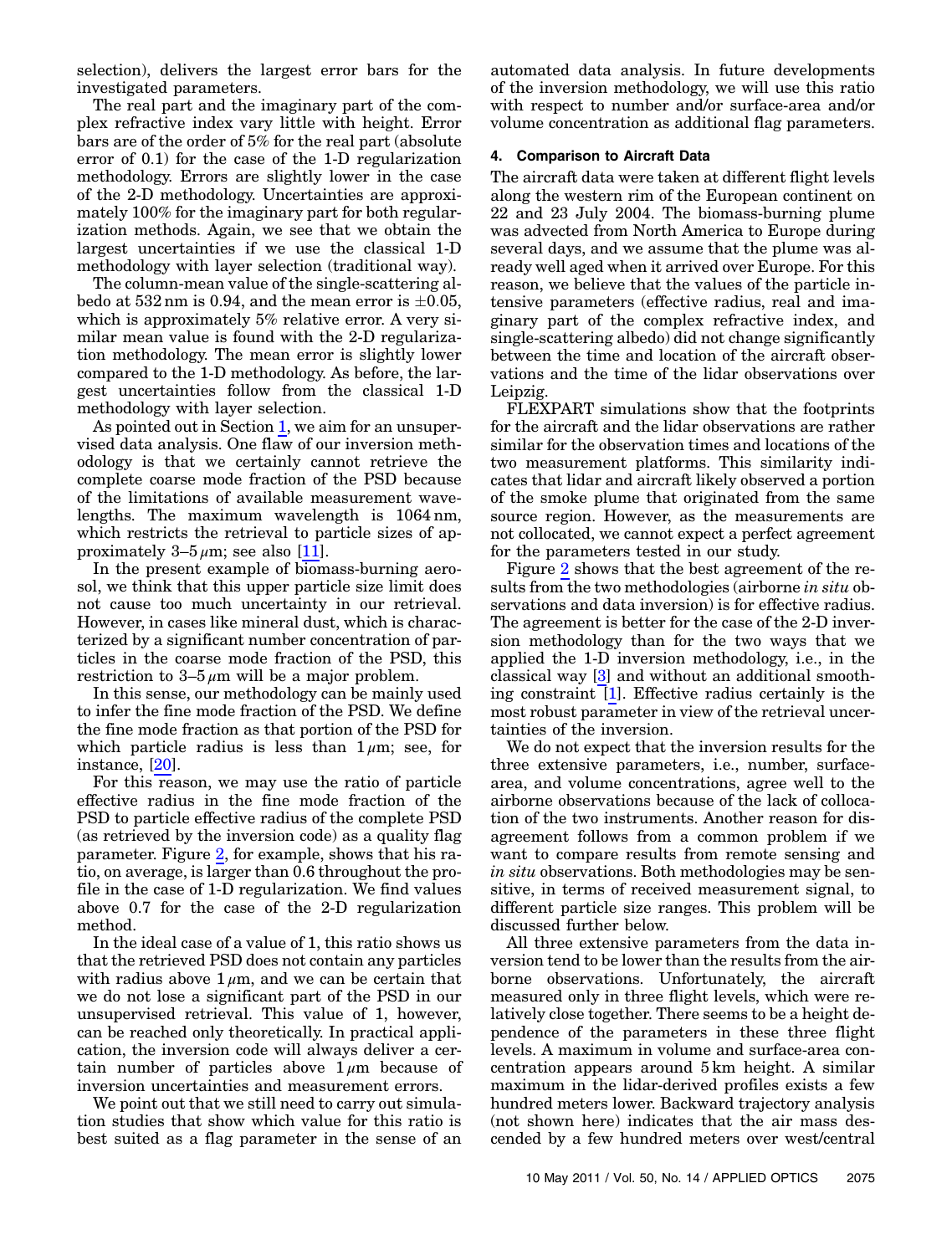Europe. In this sense, we may conclude that our lidar inversion algorithm at least catches a similar signature of the extensive parameters. In view of the very sparse data set, this conclusion is speculative. It is obvious that there is strong need for airborne validation studies in which flight levels cover a sufficiently broad altitude range.

Figure [2](#page-5-0) shows that the real part (another intensive parameter) from the aircraft measurements is rather close to the inversion results. The third intensive parameter is the imaginary part. The airborne observations result in higher values compared to the numbers that follow from the data inversion. On average, the 2-D inversion methodology delivers slightly better agreement than the 1-D inversion methodology.

The complex refractive index certainly is the parameter with the largest uncertainty in our comparison study. This parameter is difficult to derive from in situ observations. The inversion results are affected with rather high uncertainties. Furthermore, we have no information on how this parameter may change during transport time.

We need to keep in mind that the real part of naturally occurring aerosol particles has a comparably low variability from around 1.35 to approximately 1.7. The imaginary part usually varies between around 0 (nonabsorbing material) to approximately 0.1 (light-absorbing soot mixed with some nonabsorbing compounds). Our inversion retrievals usually have at least 5% uncertainty in the real part and 50% in the imaginary part, according to simulation studies carried out in the past 10 years. In this sense, we cannot expect any better agreement to the airborne measurements.

Figure [2](#page-5-0) shows results for single-scattering albedo derived from the airborne data. We used the parameters for the PSDs and the complex refractive indices and we computed the single-scattering albedo at 532 nm. Results for single-scattering albedo derived at 440, 550, and 600 nm are presented by [[23](#page-10-9)[,34](#page-10-20)].

The data products from inversion lead to a higher single-scattering albedo compared to the results from aircraft. This result has to be expected in view of the lower imaginary parts that were derived with the inversion algorithm. The difference is approximately 0.06, which still is surprisingly low in view of the differences for the imaginary parts (almost a factor 2). We assume that this comparably low difference for the single-scattering albedo is caused by a compensation process. The disagreement for the imaginary part and the real part of the complex refractive index is compensated for by disagreement of the PSD.

Figure [3](#page-7-0) shows examples of PSDs obtained from the 2-D inversion; the 1-D inversion shows very similar size distributions. The shape of the PSD cannot be derived with high accuracy due to the limitations of the number of optical data points, the limited range of measurement wavelengths, and lidar measurement uncertainties. Nevertheless, it is worthwhile

comparing the PSDs to the in situ measurements. For instance, we expect that, regardless of the uncertainties from data inversion, the aircraft measurements should result in particle concentrations that are larger at smaller particle radii, as we shall explain further below. We present these PSDs for three flight levels of the aircraft.

In both methods *(in situ* measurements and inversion methodology), we find a rather similar shape of the PSDs. We see that, for two out of the three aircraft flight levels, the peak of the size distribution measured in situ is located at nearly the same particle radius as what the data inversion delivers. In the highest of the three flight levels the inversion methodology shows the maximum value of the PSD at a larger particle radius. The maximum volume concentrations of the PSDs (at the value of the mode radius) measured in situ are considerably higher than the peak values retrieved with the inversion method.

Differences between the PSDs from the two instrument platforms may arise for several reasons. Errors in data inversion may be one reason. The spatial distance of several hundred kilometers is another factor of uncertainty. We also need to keep in mind that the measurement platforms (lidar and aircraft instruments) are sensitive to different size ranges of the investigated PSDs.

The available measurement wavelengths from lidar do not allow us to obtain accurate information on particles with small radii. The minimum measurement wavelength of our lidar system is 355 nm. According to Mie-scattering theory, the strongest sensitivity of light-scattering occurs if particle size is approximately in the range of the sounding wavelength. Thus, we have to assume that the sensitivity of the emitted radiation at 355 nm with respect to particle size decreases below a particle radius of <sup>100</sup>–<sup>150</sup> nm.

It is impossible to give an exact number on this lower particle radius, as our inversion methodology

<span id="page-7-0"></span>

Fig. 3. Examples of three PSDs derived with the inversion methodology (using 2-D regularization) and measured in situ. The PSDs were measured at three flight levels with aircraft (thin curve). The flight levels are (a) <sup>3830</sup> m, (b) <sup>4800</sup>–<sup>5400</sup> m, and (c) <sup>5730</sup> m. We obtained PSDs from the inversion method (thick curve) for each height level that is marked with a symbol in Fig. [2.](#page-5-0) The size distributions shown in this figure are the ones nearest to the flight levels, i.e., (a) 3810 m, (b) 5010 m, and (c) 5910 m.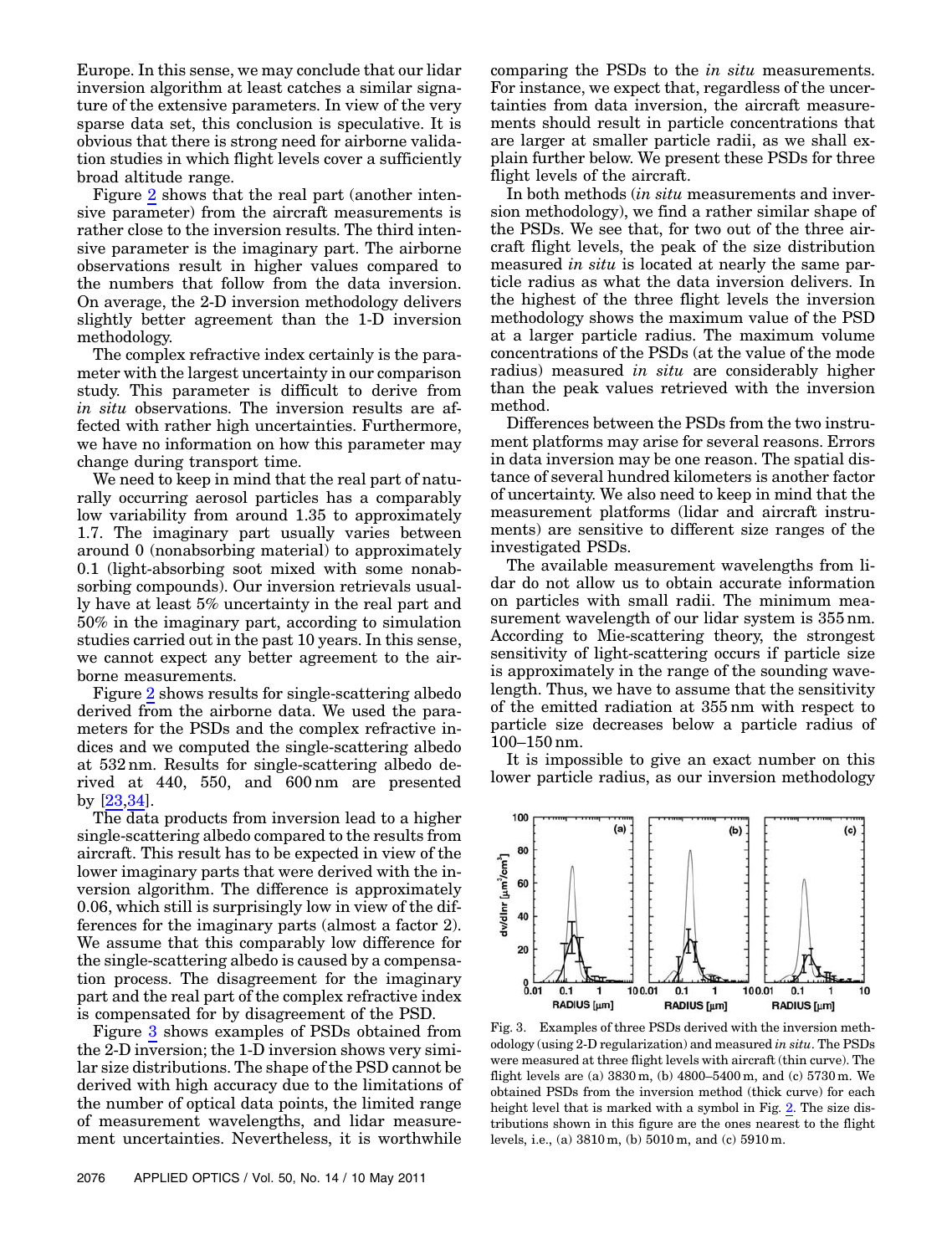Table 1. Comparison of Parameters That Describe PSDs in One Flight Level (3830 m for In Situ and 3810 m for Inversion)<sup>a</sup>

<span id="page-8-1"></span>

| <u>, and the component component component and the component that the component component component that the component</u> |                  |             |                    |                               |                          |        |
|----------------------------------------------------------------------------------------------------------------------------|------------------|-------------|--------------------|-------------------------------|--------------------------|--------|
| Platform                                                                                                                   | Radius $(\mu m)$ | $n(1/cm^3)$ | $s~(\mu m^2/cm^3)$ | $v \ (\mu m^3 / \text{cm}^3)$ | $r_{\rm eff}$ ( $\mu$ m) | ssa532 |
| Lidar                                                                                                                      | $[0.05 - 1]$     | 447         | 105                | 6.8                           | 0.2                      | 0.95   |
|                                                                                                                            | $[0.05 - 10]$    | 447         | 106                | 7.2                           | 0.2                      | 0.95   |
|                                                                                                                            | $[0.1 - 1]$      | 274         | 92                 | 6.5                           | 0.21                     | 0.95   |
|                                                                                                                            | $[0.1 - 10]$     | 274         | 93                 | 7.2                           | 0.2                      | 0.95   |
| In situ                                                                                                                    | $[0.05 - 1]$     | 686         | 135                | $7.2\,$                       | 0.16                     | 0.90   |
|                                                                                                                            | $[0.05 - 10]$    | 686         | 135                | 7.3                           | 0.16                     | 0.9    |
|                                                                                                                            | $[0.1 - 1]$      | 420         | 118                | 6.8                           | 0.17                     | 0.91   |
|                                                                                                                            | $[0.1 - 10]$     | 429         | 118                | 7.3                           | 0.17                     | 0.91   |

<sup>a</sup>Parameters we computed for two different lower integration limits (50 nm and 100 nm) and two upper integration limits (1 $\mu$ m and  $10 \mu m$ ). The parameter n describes number concentration, s denotes surface-area concentration, and v describes volume concentration. Effective radius is denoted by  $r_{\text{eff}}$ . The single-scattering albedo at 532 nm is denoted by ssa532.

not only uses this measurement wavelength as input, but also 532 nm and 1064 nm. Furthermore, we use several constraints in our inversion methodology. We use a smoothness constraint, and a number (respectively volume) concentration of 0 needs to be reached at the lower and upper end of the retrieved PSD. This latter constraint is achieved by using triangles as base functions from which we reconstruct the investigated PSDs [[3](#page-9-7)]. The use of such type of base function naturally leads to an extrapolation of the PSD at the lower and upper ends of the reconstructed particle radius range.

We assume that our methodology provides us with useful information on the PSD for particle radii above <sup>50</sup>–<sup>100</sup> nm, which, however, cannot be seen as a fixed number for each and every measurement case. This number range must be considered as a soft constraint, as it depends on the specific properties of the investigated PSD, e.g., effective radius and complex refractive index, and measurement errors.

Our assumption on the useful number range of <sup>50</sup>–<sup>100</sup> nm also rests upon the rather limited number of simulation studies in which we tried to estimate this lower size limit, e.g., [[5](#page-9-2)]. Finally, this value of 50 nm was also used in an older study where we compared size distributions from aircraft to inversion results [[22\]](#page-10-8).

The comments that are made for the lower particle size range also hold for the upper radius range. According to Mie theory, we have to expect that the maximum sensitivity of the lidar return signal with respect to particle diameter is at around  $1 \mu$ m. Keep in mind that the maximum measurement wavelength of our lidar system is 1064 nm. Reference [\[11](#page-9-4)] shows that, under most favorable conditions, effective radii of  $2 \mu m$  can be derived. This puts the maximum size range of retrievable particle radii to less than  $10 \mu m$ .

Summarizing the above comments, we need to compare the PSDs and, thus, effective radius and the integral parameters, for size ranges for which we believe that both instrument techniques are sensitive. Thus, we investigated the size parameters for different size ranges.

Table [1](#page-8-1) shows the results of a sensitivity study in which we computed the parameters of the derived PSDs (shown in Fig. [3](#page-7-0)) for four different radius

ranges, i.e., two different minimum values (50 and 100 nm) and two different maximum values (1 and  $10 \mu m$ ).

Number concentration from inversion is approximately 50% lower than the in situ measurements, regardless of the lower and upper limit of particle radius. The deviations between lidar data inversion and in situ measurements of surface-area concentration are approximately 20%–30%, and slightly less than 5% for volume concentration. The percentage difference between in situ and inversion results does not decrease significantly if we use a larger value (100 nm instead of 50 nm) for the lower integration limit. The effect is most pronounced for number concentration.

Regarding effective radius, the deviation between in situ and inversion results is approximately 20%. We do not find any significant dependence of the deviation with respect to the lower and upper integration limit. Regarding single-scattering albedo, the dependence on the lower and upper integration limits also is insignificant.

Naturally, number concentration changes significantly if the lower integration limit is increased. Number concentration obtained from the lidar data and from the in situ data decreases by nearly the same amount. In our opinion, this result shows that the choice of the lower integration limit cannot explain the observed deviations of the lidar and in situ derived data.

Regarding the upper integration limit, we do not see any significant changes for number and surface-area concentration and effective radius. Volume concentration from lidar and in situ measurements changes by less than 10%. We consider this change insignificant in view of the overall retrieval uncertainties of the two methods. We do not find any change for single-scattering albedo at 532 nm.

## <span id="page-8-0"></span>5. Summary and Outlook

We present a comparison study of our newly developed method of inversion with 2-D regularization. This method of 2-D regularization (or smoothing) can be used to infer whole sections of profiles of microphysical properties from the inversion of profiles of optical data acquired with a standard multiwavelength Raman lidar, i.e., backscatter coefficients are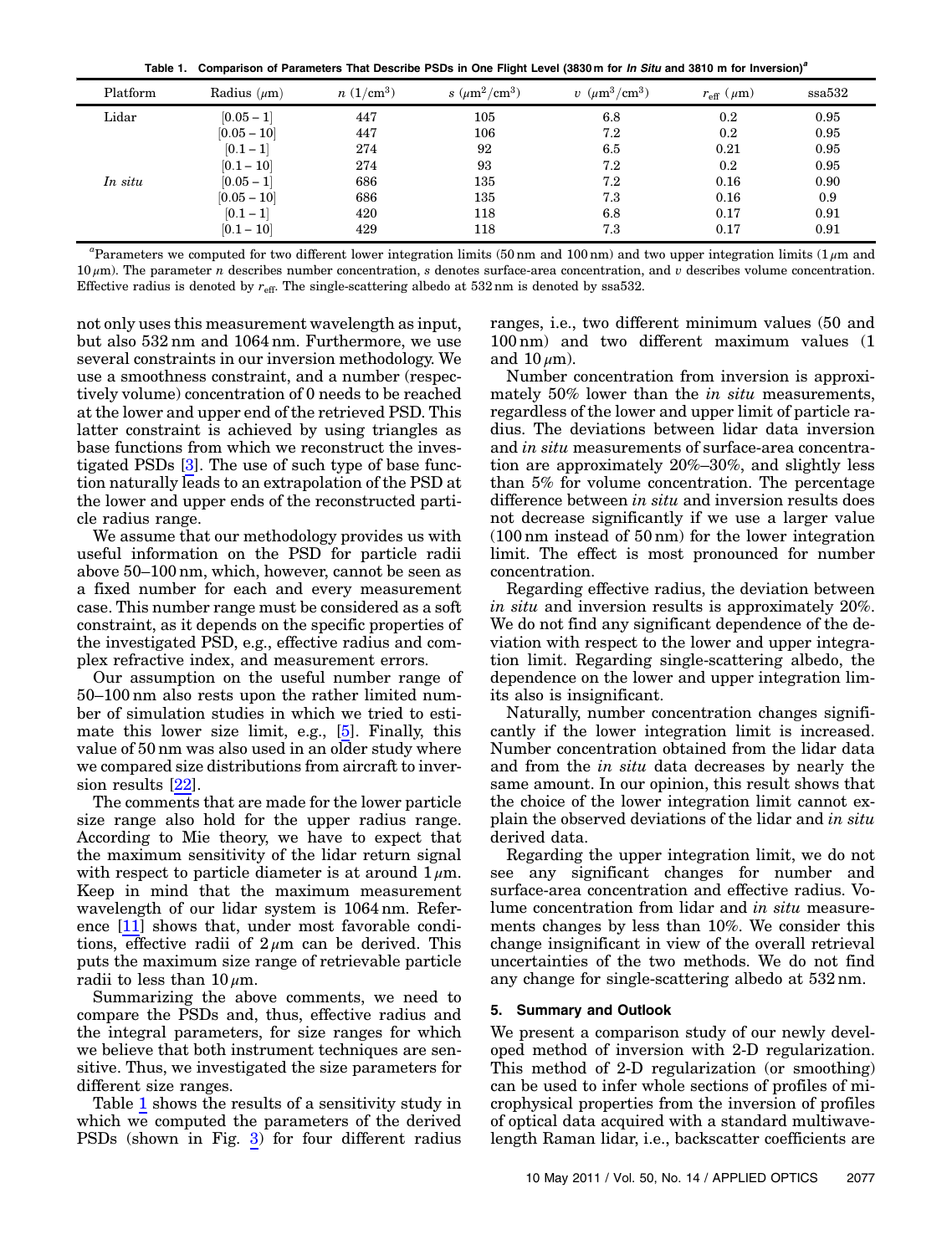measured at 355, 532, and 1064 nm, and extinction coefficients are measured at 355 and 532 nm.

PSDs were measured in situ aboard a research aircraft. From these size distributions, we infer particle effective radius and number, surface-area, and volume concentrations. The complex refractive index and single-scattering albedo were derived, too.

We investigated a case of an aged forest-fire smoke plume advected from Canada to Central Europe. For particle effective radius, which is an intensive property, we find very good agreement of the inversion results to the in situ data. Number, surface-area, and volume concentrations, which are extensive parameters, are for the most part lower, compared to the in situ data. These lower values of number, surfacearea, and volume concentrations may be due to errors in our inversion methodology, or inhomogeneities in the pollution plume. The fact that the aircraft did not measure near the lidar site certainly is the biggest disadvantage of our comparison study. However, dilution processes may have caused a decrease of these extensive parameter while the plume traveled across Europe. In this sense, we may not even obtain the same values of the extensive parameters for the two observation sites.

Another intensive particle property compared in our study is the complex refractive index. The data inversion delivers systematically lower imaginary parts, compared to the in situ observations. Regarding the real part, we find similar values from inversion and in situ measurements.

Single-scattering albedo derived from our methodology is consistently larger than what we find from the in situ observations. The uncertainty levels of single-scattering albedo from the inversion methodology are less than 5%. Within the uncertainty levels, the results from both methodologies are just about the same.

The new methodology, in general, delivers inversion results with considerably less work effort. In addition, data processing speed is higher. We cannot draw a general conclusion on the applicability of the new methodology, as we need many more measurement cases of collocated airborne in situ and groundbased lidar observations. However, we believe that the new methodology can at least be used to infer particle effective radius. Any detailed validation study of this inversion methodology should preferably include aircraft observations at the lidar site.

This work was funded by the Korea Meteorological Administration Research and Development Program under grant CATER 2009-3112. The authors gratefully acknowledge the efforts of the DLR Falcon team during the ICARTT-ITOP experiment in 2004 when the in situ data were collected. Work at the Leibniz Institute for Tropospheric Research was funded by the European Space Agency Support to Science Element (ESA STSE) program ICAROHS under Contract No. 22169/NL/CT.

## References

- <span id="page-9-0"></span>1. A. Kolgotin and D. Müller, "Theory of inversion with twodimensional regularization: profiles of microphysical particle properties derived from multiwavelength lidar measurements," Appl. Opt. <sup>47</sup>, 4472–4490 (2008).
- <span id="page-9-1"></span>2. D. Müller, U. Wandinger, D. Althausen, I. Mattis, and A. Ansmann, "Retrieval of physical particle properties from lidar observations of extinction and backscatter at multiple wavelengths," Appl. Opt. <sup>37</sup>, 2260–2263 (1998).
- <span id="page-9-7"></span>3. D. Müller, U. Wandinger, and A. Ansmann, "Microphysical particle parameters from extinction and backscatter lidar data by inversion with regularization: theory," Appl. Opt. <sup>38</sup>, 2346–2357 (1999).
- <span id="page-9-8"></span>4. D. Müller, U. Wandinger, and A. Ansmann, "Microphysical particle parameters from extinction and backscatter lidar data by inversion with regularization: simulation," Appl. Opt. <sup>38</sup>, 2358–2368 (1999).
- <span id="page-9-2"></span>5. D. Müller, U. Wandinger, and A. Ansmann, "Microphysical particle parameters from extinction and backscatter lidar data by inversion with regularization: experiment," Appl. Opt. <sup>39</sup>, 1879–1892 (2000).
- <span id="page-9-3"></span>6. D. Müller, U. Wandinger, D. Althausen, and M. Fiebig, "Comprehensive particle characterization from three-wavelength Raman-lidar observations," Appl. Opt. <sup>40</sup>, 4863–<sup>4869</sup> (2001).
- <span id="page-9-9"></span>7. I. Veselovskii, A.Kolgotin, V. Griaznov,D.Müller,U.Wandinger, and D. N. Whiteman, "Inversion with regularization for the retrieval of tropospheric aerosol parameters from multiwavelength lidar sounding," Appl. Opt. <sup>41</sup>, 3685–3699 (2002).
- <span id="page-9-10"></span>8. I. Veselovskii, A. Kolgotin, V. Griaznov, D. Müller, K. Franke, and D. N. Whiteman, "Inversion of multiwavelength Raman lidar data for retrieval of bimodal aerosol size distribution," Appl. Opt. <sup>43</sup>, 1180–1195 (2004).
- <span id="page-9-11"></span>9. A. Ansmann and D. Müller, "Lidar and atmospheric aerosol particles," in "Lidar. Range-Resolved Optical Remote Sensing of the Atmosphere," C. Weitkamp, ed. (Springer, 2005), pp. 105–141.
- 10. C. Böckmann, I. Miranova, D. Müller, L. Scheidenbach, and R. Nessler, "Microphysical aerosol parameters from multiwavelength lidar," J. Opt. Soc. Am. A <sup>22</sup>, 518–528 (2005).
- <span id="page-9-4"></span>11. I. Veselovskii, A. Kolgotin, V. Griaznov, D. Müller, and D. N. Whiteman, "Information content of multiwavelength lidar data with respect to microphysical particle properties derived from eigenvalue analysis," Appl. Opt. <sup>44</sup>, 5292–5303 (2005).
- <span id="page-9-5"></span>12. J. Bösenberg, V. Matthias, A. Amodeo, V. Amoiridi, A. Ansmann, J. M. Baldasano, I. Balin, D. Balis, C. Böckmann, A. Boselli, G. Carlson, A. Chaikovsky, G. Chourdakis, A. Comerón, F. D. Tomasi, R. Eixmann, V. Freudenthaler, H. Giehl, I. Grigorov, A. Hågård, M. Iarlori, A. Kirsche, G. Kolarov, L. Komguem, S. Kreipl, W. Kumpf, G. Larchevêque, H. Linné, R. Matthey, I. Mattis, L. Mona, D. Müller, S. Music, S. Nickovic, M. Pandolfi, A. Papayannis, G. Pappalardo, J. Pelon, C. Pérez, R. M. Perrone, R. Persson, D. P. Resendes, V. Rizi, R. Rocadenbosch, J. A. Rodriguez, L. Sauvage, L. Schneidenbach, R. Schumacher, V. Shcherbakov, V. Simeonov, P. Sobolewsky, N. Spinelli, I. Stachlewska, D. Stoyanov, T. Trickl, G. Tsaknakis, G. Vaughan, U.Wandinger, X.Wang, M.Wiegner, M. Zavrtanik, and C. Zerefos, "EARLINET: a European Aerosol Research Lidar Network to establish an aerosol climatology," Tech. Rep. No. 348 (Max Planck Institute for Meteorology, Hamburg, Germany, 2003).
- <span id="page-9-6"></span>13. J. Bösenberg, R. Hoff, A. Ansmann, D. Müller, J. C. Antuna, D. Whiteman, N. Sugimoto, A. Apituley, M. Hardesty, J. Welton, E. Eloranta, Y. Arshinov, S. Kinne, and V. Freudenthaler, "Plan for the implementation of the GAW Aerosol Lidar Observations Network GALION,," Tech. Rep. No. 178, WMO/ TD-No. 1443 (World Meteorological Organization, Global